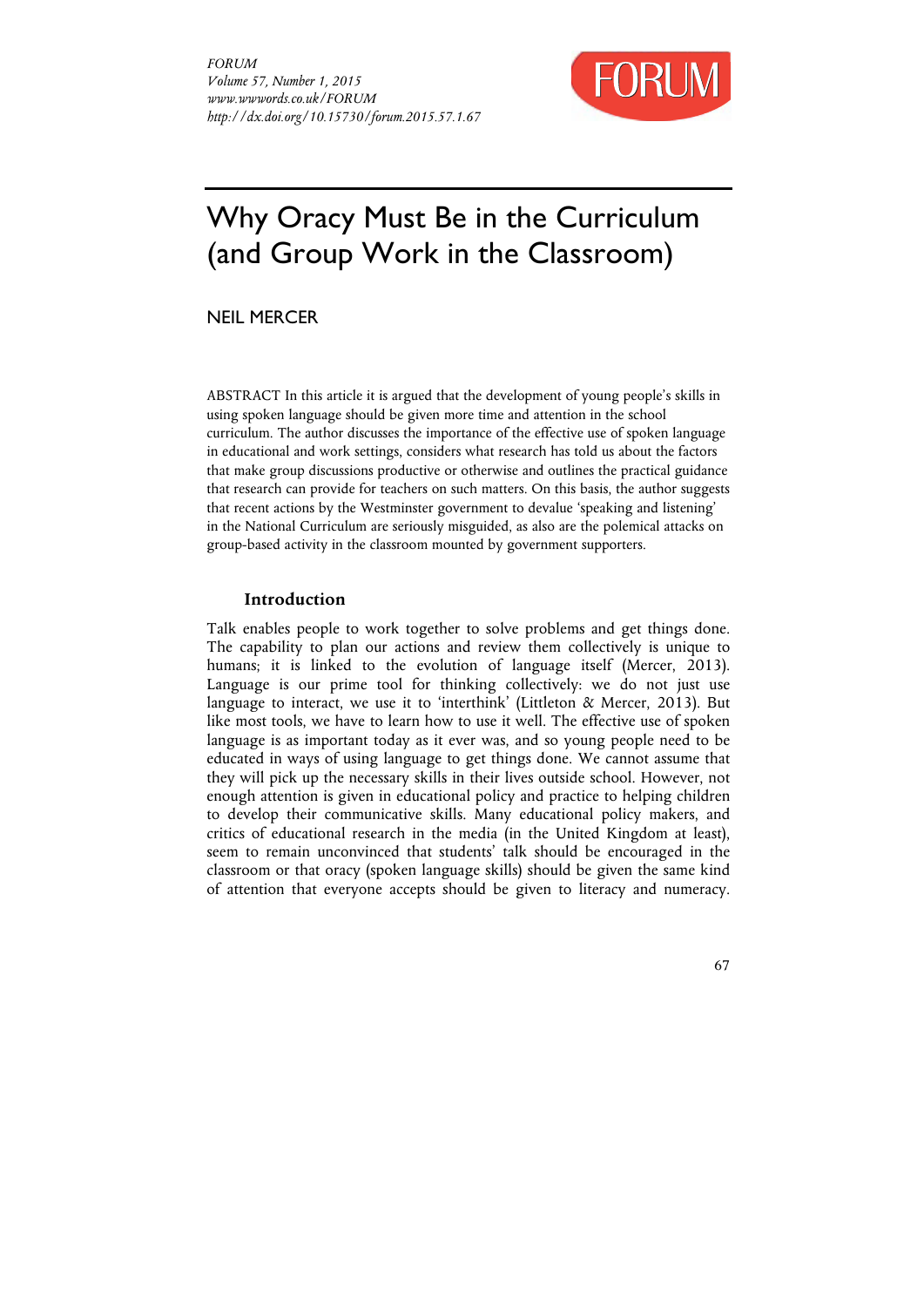After about thirty years of studying talk in schools and the development of children's language and reasoning, I am sure they are wrong – as I will explain.

# **Are Two Heads Better Than One?**

One of the most common ways people use talk to get things done is in some kind of meeting or group discussion. The value of effective teamwork has become widely recognised in many industries in recent years. At their best, teams are excellent creative problem-solving units, proving that two (or more) heads are better than one. It has also become more widely appreciated that great ideas in the arts and sciences are rarely the product of a lone genius, but usually arise from interactions between members of creative intellectual communities (John-Steiner, 2006). Some of the most innovative and successful companies, such as Google and McKinsey, make special efforts to encourage and enable creative, team-based activity. This is why many employers commonly say that they want to recruit graduates who not only have relevant technical knowledge and skills, but who are effective communicators and team players. An expert report on skills for employability commissioned by the London Chamber of Commerce stated: 'Softer skills, such as team working and communication, are an important aspect of an individual's employability, and they will be in higher demand as we move towards a more knowledge-intensive economy' (Wright et al, 2010, p. 8).

The importance of skills in effective team working and collective problem-solving is, ironically, highlighted by the fact that even highly qualified groups of people can fail to use available information to make sensible decisions. In his pioneering work, the psychologist Janis (1972) used documentary evidence to try to understand why some grave errors of judgement had been made and carried through at senior level within the American government – such as the decisions during the 1960s to invade Cuba and to continue the war in Vietnam when it seems so much evidence available at the time militated against such actions. Janis concluded that one important reason was that the teams working with senior decision makers did not engage in proper, evidence-based, rational discussions. Instead, government ministers and their close advisors tended to talk only to each other and exclude 'outsiders', however well qualified and informed those outsiders might be. Any views of outsiders which conflicted with the in-group consensus were rejected out of hand – or were not even sought at all. Typically, more junior members tried to show that they were loyal supporters of the powerful by always agreeing with leaders, rather than offering constructive criticisms. Group members commonly worked to maintain solidarity and avoid any dissent. Because of these factors, when trying to make a decision, groups often reached decisions quickly, with disastrous results. The dynamic processes of the group created obstacles to the identification of the best solutions to the problems they were dealing with. In other words, some unspoken 'ground rules' were governing the way discussions were being conducted, suppressing certain useful features of discussion and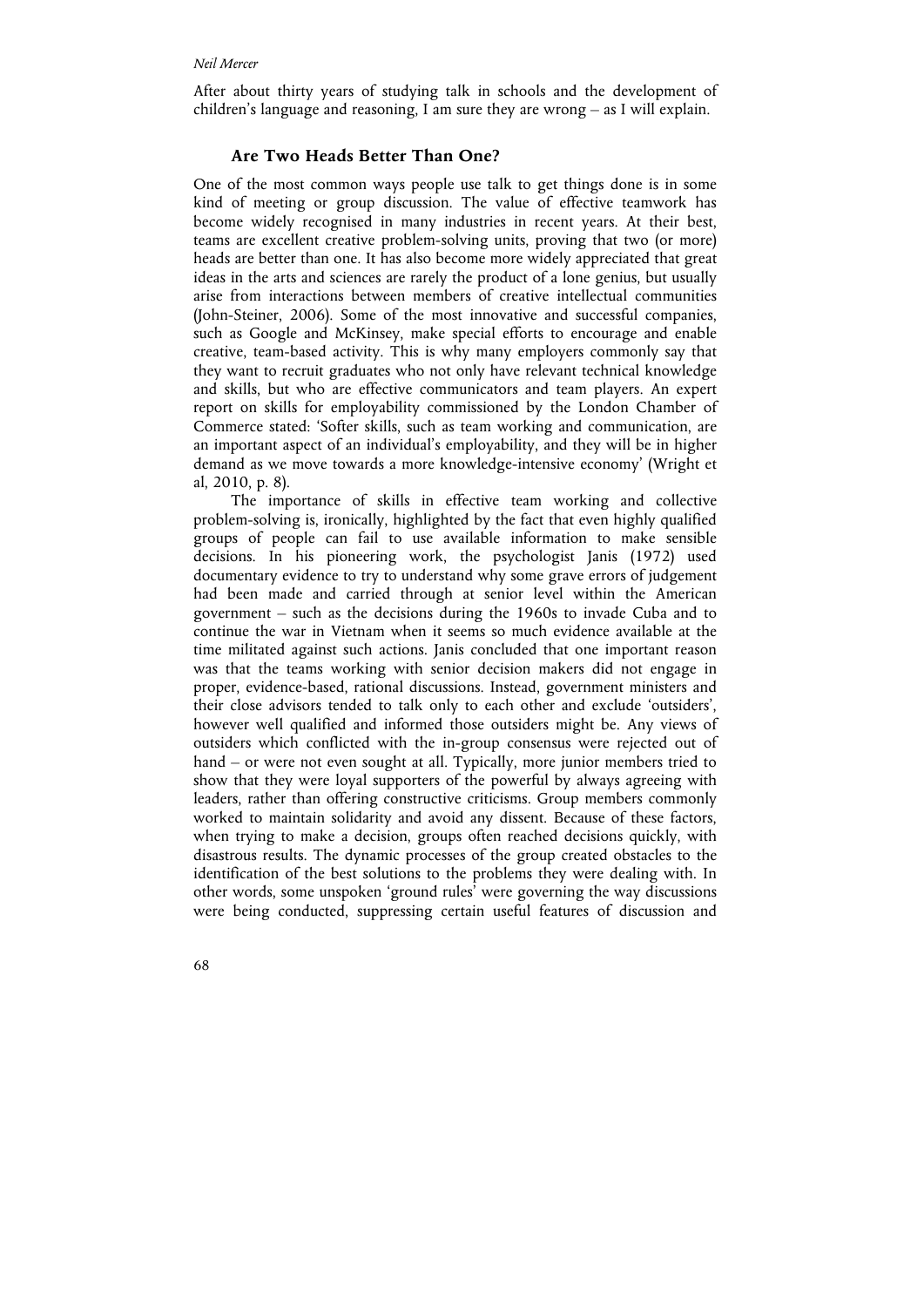encouraging others which did not favour the pursuit of rational outcomes. Janis called this unfortunate phenomenon 'groupthink'. Other research (as reviewed in Littleton and Mercer, 2013) has suggested this phenomenon is not limited to government problem-solving and decision-making groups. Taken in conjunction with research findings about the positive, creative value of collective thinking discussed earlier, it seems that groups achieve some of the best, and some of the worst, outcomes when it comes to learning from experience and solving human problems (Baron, 2005). It is important that we understand why.

### **What Enables Productive Discussion, and What Prevents It?**

Some rather strident critics of UK educational research and practice have recently argued that group work is, educationally, a waste of time and teachers should eschew it in favour of whole-class teaching. Bennett (2014), for example, takes this position, as does Peal (2014), who says, 'Whenever I am asked where the group work is in my lessons, I respond with the same answer. The class have been put into a group of 30, and their group task is to listen to the teacher and to work in silence'. Although their polemic often includes an attack on educational research, their viewpoint is, to an extent, justified by the findings of that research. Observational studies (as reviewed by Littleton and Howe, 2010) have shown that, in many classrooms, for much of the time, group work is not very productive. And it seems that many teachers, like Bennett and Peal, find it hard to manage. But in contrast to what those critics claim (based on their unjustifiable insistence that any valid social scientific research must be based on a randomised controlled trial), there is also substantial empirical research to show that collaborative learning can be very beneficial for learning (see, for example, Slavin, 2009; Howe, 2010). In fact, like the findings of research with adult working teams discussed earlier, the results of research on the value of collaborative learning in schools are apparently paradoxical, supporting both the value of group work and pointing to its common failure to be productive. This paradox can be resolved simply by admitting that group work varies in quality: as in the nursery rhyme, 'when it is good, it is very, very good, but when it is bad it is horrid'. By using research evidence we can identify one reason why group work is often unproductive in both the workplace and in school, which is that group members are not using the most appropriate ground rules to manage their discussions. This is not surprising if they have not learned, or been taught, how to do so effectively. Would we expect children to be good at geometry or essay writing if they were not taught the rules, were not given time to practise or given feedback on their efforts? To be logically consistent, critics like Bennett and Peal should be saying that because many children enter secondary school unable to perform well in team sports like football or hockey, those sports should be dropped from the curriculum. In reality, their comments about the problems of group work simply reflect poor teaching: they are failing to teach children how to work well with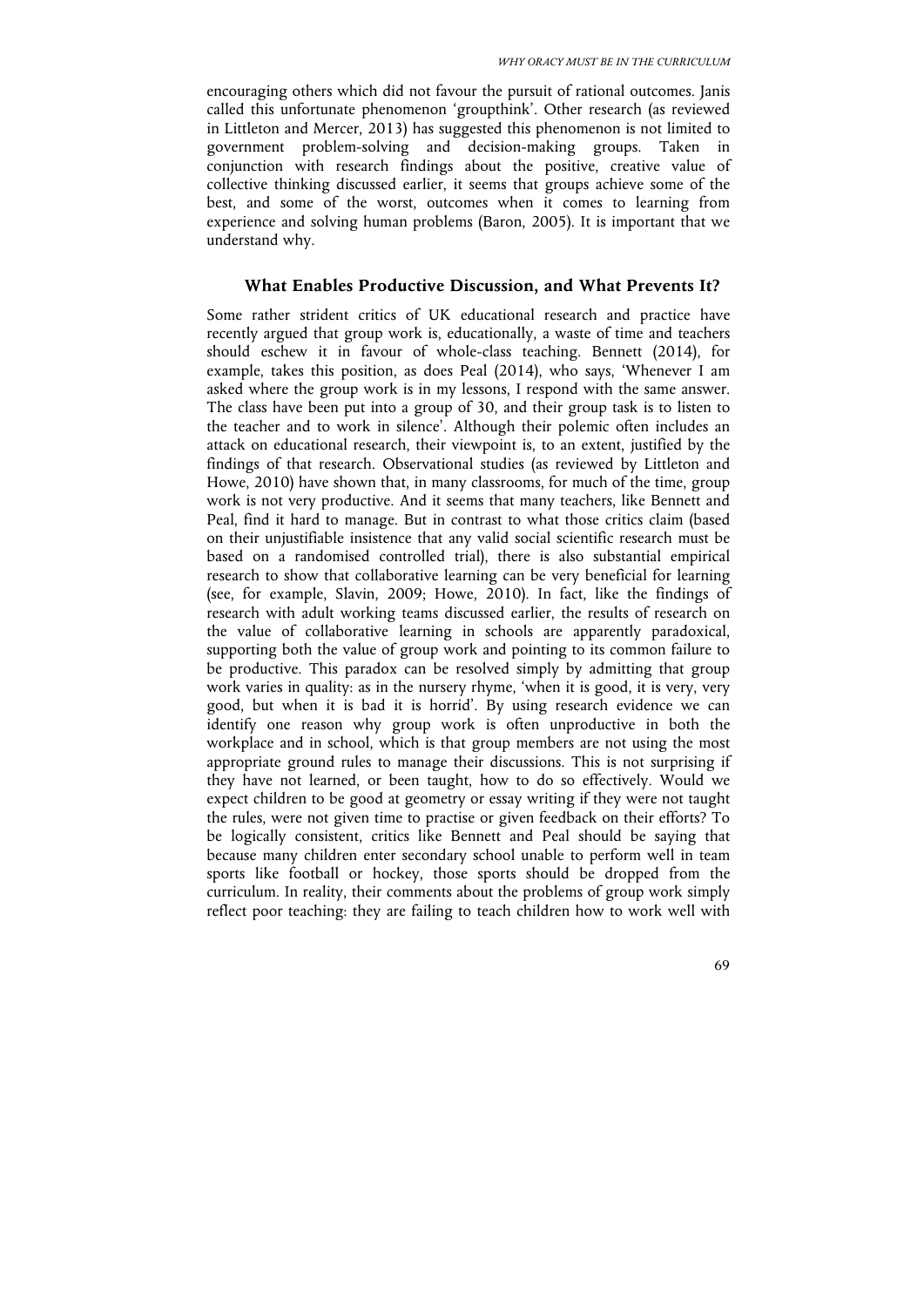#### *Neil Mercer*

others, and so they blame their students for the poor quality of group work. This is somewhat shameful.

The research on 'groupthink' discussed earlier suggests that even highly educated people may not be fully aware of how best to use talk to get things done. A respected head teacher, Ros McMullen, has reported her own dire experience on 'a course designed for senior leaders ... that I unfortunately attended and that was based on Gestalt principles: I remember spending 5 days watching bullies given the freedom to bully in complete horror' (McMullen, 2014). It is not only schoolchildren who need oracy training. School-based research has shown that one reliable way to make group work more effective is to first help students become aware of how they usually communicate in groups, and then agree on a more suitable set of 'ground rules' for how they can talk more productively together. They should then be given the opportunity to try these rules out on a range of curriculum-related problems. If they come to find that following the rules is beneficial, they will be motivated to change their behaviour. The most useful ground rules are those that will avoid the factors that encourage 'groupthink' and other features of poor discussions, and instead generate talk which is inclusive, rational and productive. The result is that they are more likely to be effective at finding good, creative solutions to problems. Such ground rules would include:

- all voices in the group are heard and taken into account;
- all relevant ideas and information are shared and justified with reasons whenever possible;
- ideas and proposals offered can (and should) be criticised if there are good reasons to do so;
- members can express ideas openly in an atmosphere of mutual trust, in the interests of achieving the group's collective success;
- the group should try to seek consensus about any outcomes for which they are jointly responsible (Littleton & Mercer, 2013, pp. 106-107).

My colleagues and I have seen the quality of group discussion transformed over the course of a school term by teachers raising students' awareness of how they talk in groups, introducing the ground rules, setting up suitable opportunities for practice and – not least – being a good role model for how to use talk effectively to get things done. In research in American schools, Webb (2009) found that the strongest influence on how school students talked to each other in groups was how their teachers talked to them.

# **What Spoken Language Skills Do Young People Need to Learn?**

I mentioned earlier that employers say they wish to find that their recruits have skills related to customer handling, communication, problem-solving and working effectively with others in a team, but employers also report a shortage of such skills amongst recruits. As recently reported on BBC Radio 4 (BBC,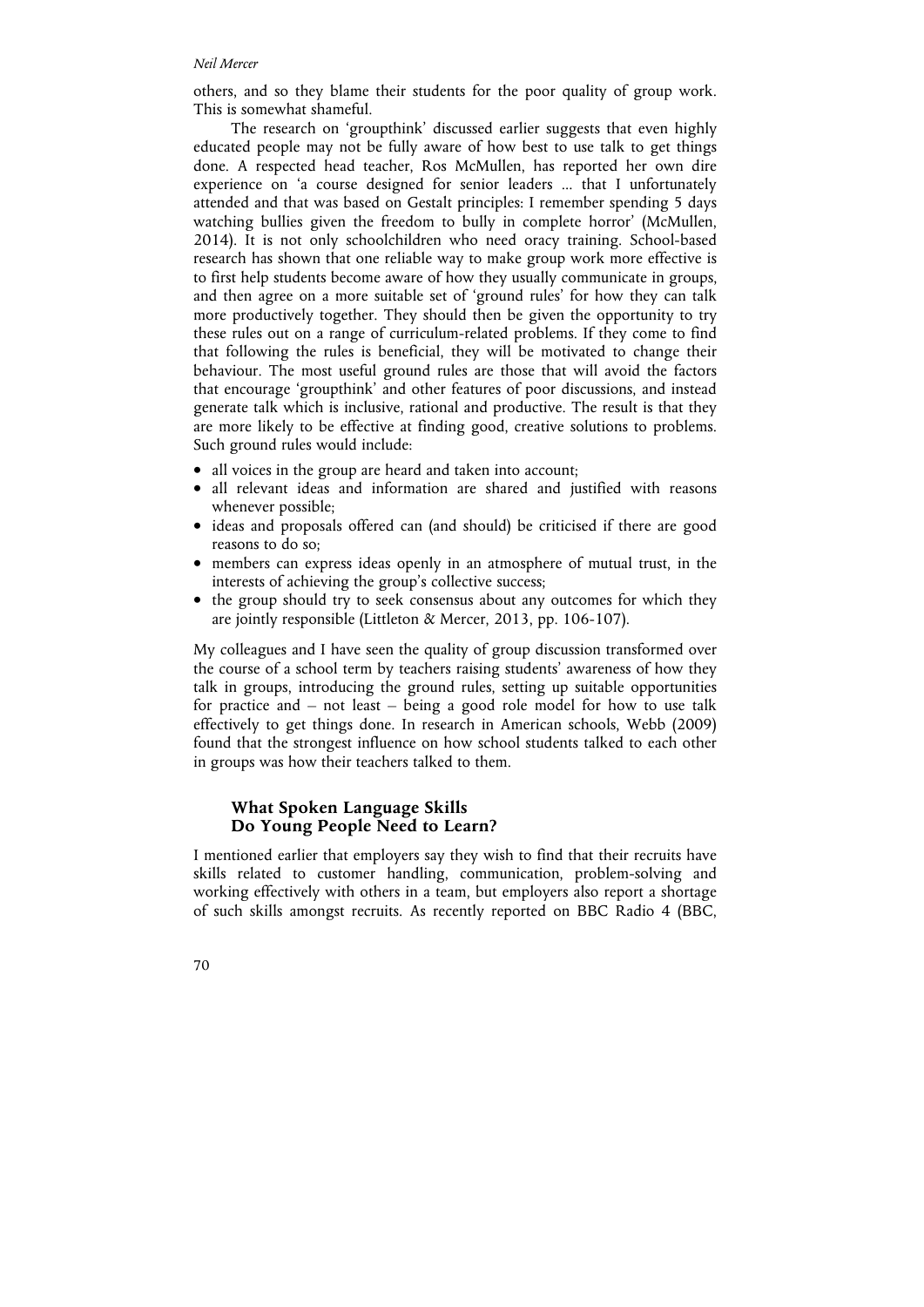2014), the Confederation of British Industry and the National Union of Teachers, for once speaking in unity, condemned the recent decision by the Westminster government to remove the assessment of 'speaking and listening' from English General Certificate of Secondary Education examinations, because of the effects that is likely to have in reducing any educational focus on the 'soft' or 'generic' skills which are vital for many kinds of work (and for full participation in democracy). Once we start to look carefully at what these skills are, it becomes apparent that a whole range of speaking and listening capabilities are involved, not just those required for group discussions. By being helped to understand how to use talk for communicating, learning and problem-solving and by responding to feedback from each other and their teachers on how well they do so, students can develop those generic skills. It seems clear that all schools should be teaching young people how to use talk effectively in a range of situations. We might note that the elite 'public schools' of the private sector, which have educated so many members of the current Westminster government, place a high value on the development of confidence and competence in using spoken language. Yet that same government sees fit to reduce and devalue 'speaking and listening' in the National Curriculum (which 'public' schools do not have to teach; the National Curriculum is only for ordinary children, not for those of the political elite).

Through working closely with expert teachers, my colleagues and I have collected and created a whole range of 'thinking together' activities which help to develop students' awareness and skill in using talk. These are available in several publications (for example, Dawes, 2008, 2012) and are described on our website .[1] As well as the skills of productive discussion, students also should be taught how to make public presentations and how to provide clear guidance and instructions. Effective ways of teaching such skills have been developed by those schools which have bravely implemented an 'oracy-led curriculum', such as School 21.[2] It is reassuring that there is recognition from some influential quarters that developing oracy skills constitutes good practice, as shown by the Office for Standards in Education's report that School 21 was 'outstanding in every category' and its students 'develop extraordinary skills in listening, speaking and questioning' (Office for Standards in Education, 2014).

If oracy is to be given a more significant place in the curriculum of most schools, many teachers probably need to have a clearer idea of what skills their students should be helped to develop, and also need to know how to monitor and assess those skills. This has been the stimulus for a project my Cambridge colleagues Paul Warwick, Ayesha Ahmed and I completed recently in partnership with School 21 and with funding from the Educational Endowment Foundation (EEF). We have created an Oracy Skills Framework which covers the range of skills people need across different contexts. This provides the basis for a practical Oracy Assessment Toolkit for teachers, which is now available.[3]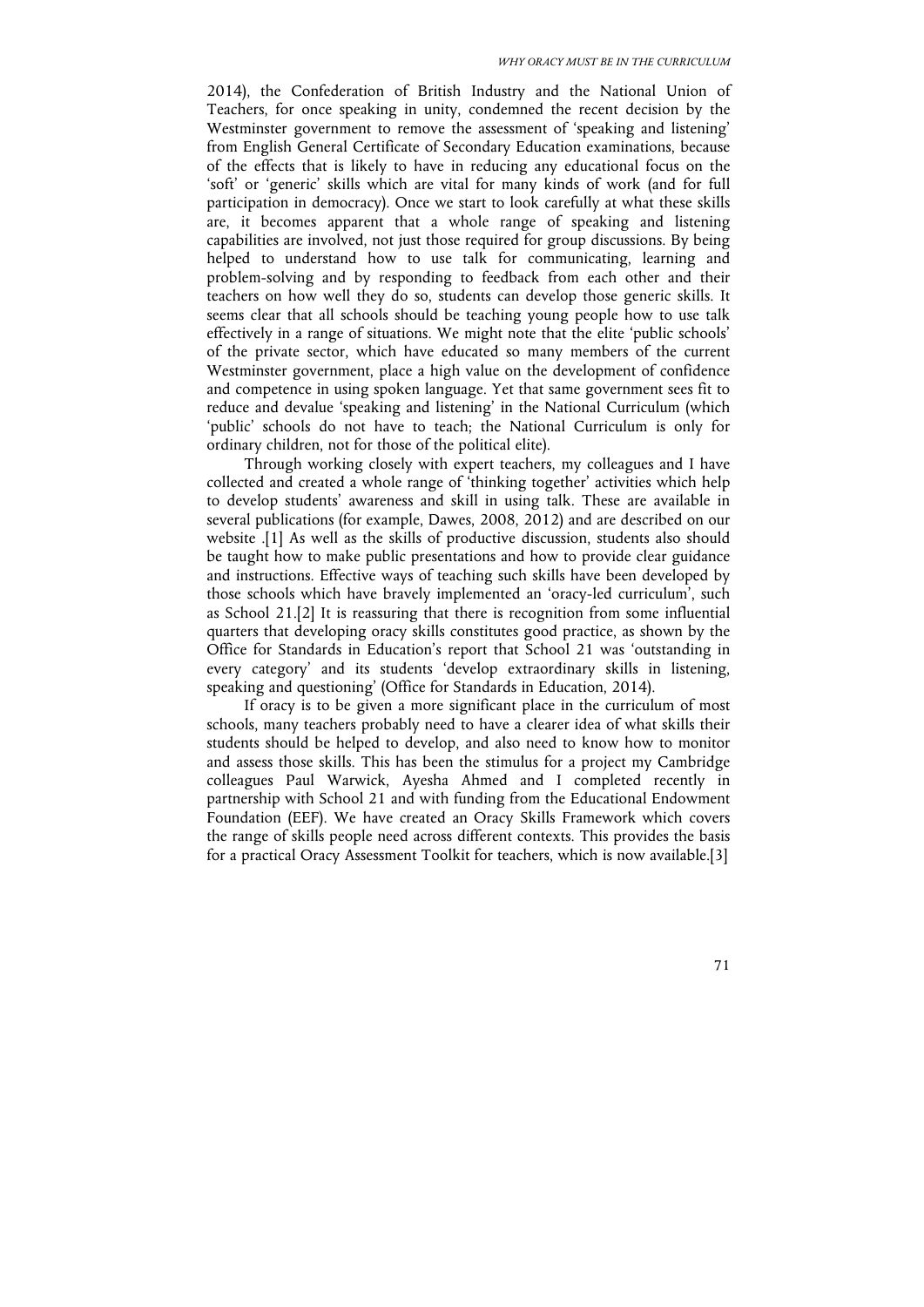# **The Wider Educational Benefits of Developing Oracy**

The teaching (and assessment) of oracy is self-evidently necessary because of the communicative importance of spoken language for life in general. But there are also other, less obvious reasons for giving the development of talk skills more prominence in school. Developing oral language skills has been shown to help raise students' attainment in several subjects. 'Oral language interventions' (such as *Thinking Together* and *Philosophy for Children*) are now included in the top 10 most impactful educational practices in the Sutton Trust-EEF *Teaching and Learning Toolkit* (EEF, 2014). Psychological and educational research in the socio-cultural tradition, based on Vygotsky's work (e.g. Vygotsky, 1962), has shown that the development of children's reasoning and self-regulatory abilities is linked to their use of spoken language (Whitebread et al, 2013). By learning how to reason effectively with others, and through the dialogic guidance of their teachers, they can learn to reason more effectively alone (Mercer & Littleton, 2007; Mercer, 2013). Developing the capacity to reason is a crucial life skill which can profoundly alter children's future prospects. This kind of experience is likely to have the most beneficial effects on children from home backgrounds in which speech genres like 'reasoned discussion' are rarely heard, and in which carers might not themselves have had good opportunities to develop their spoken language repertoires. In seeking to find solutions for the underachievement of white working-class children, a Parliamentary Select Committee on Education report recently made special mention of School 21's oracy curriculum and our research at Cambridge (Select Committee on Education, 2014).

It would be most unfortunate, then, if teachers responded to the polemic of ill-informed media critics and eliminated group work from their classroom practice. Yes, they should be concerned if children are wasting time in groups, and concerned too if that means their students lack the skills to work collaboratively. But they should be reassured that there are practical ways of teaching their students how to make group work effective (and of teaching other important talk skills, such as those involved in presentation and instruction). The case for giving more direct attention to the development of children's spoken language abilities is so compelling that it was very difficult indeed to understand the then Secretary of State's strenuous refusal during the consultations of 2012-13 to consider the evidence offered him by me, and by other researchers and practising teachers, as to why 'speaking and listening' should remain prominent in the National Curriculum. Presented with this evidence, he and his ministers remained steadfast in their view that more talk in the classroom must inevitably mean more 'idle chat', and that 'Children naturally learn to talk; they do not naturally learn to read, or to play the violin, or to carry out long division' (Gove, 2013). One can only live in hope – for the sake of the future of the young people of our nation – that a greater receptiveness to evidence leads to more enlightened policies being pursued by Mr Gove's successors at the Department for Education.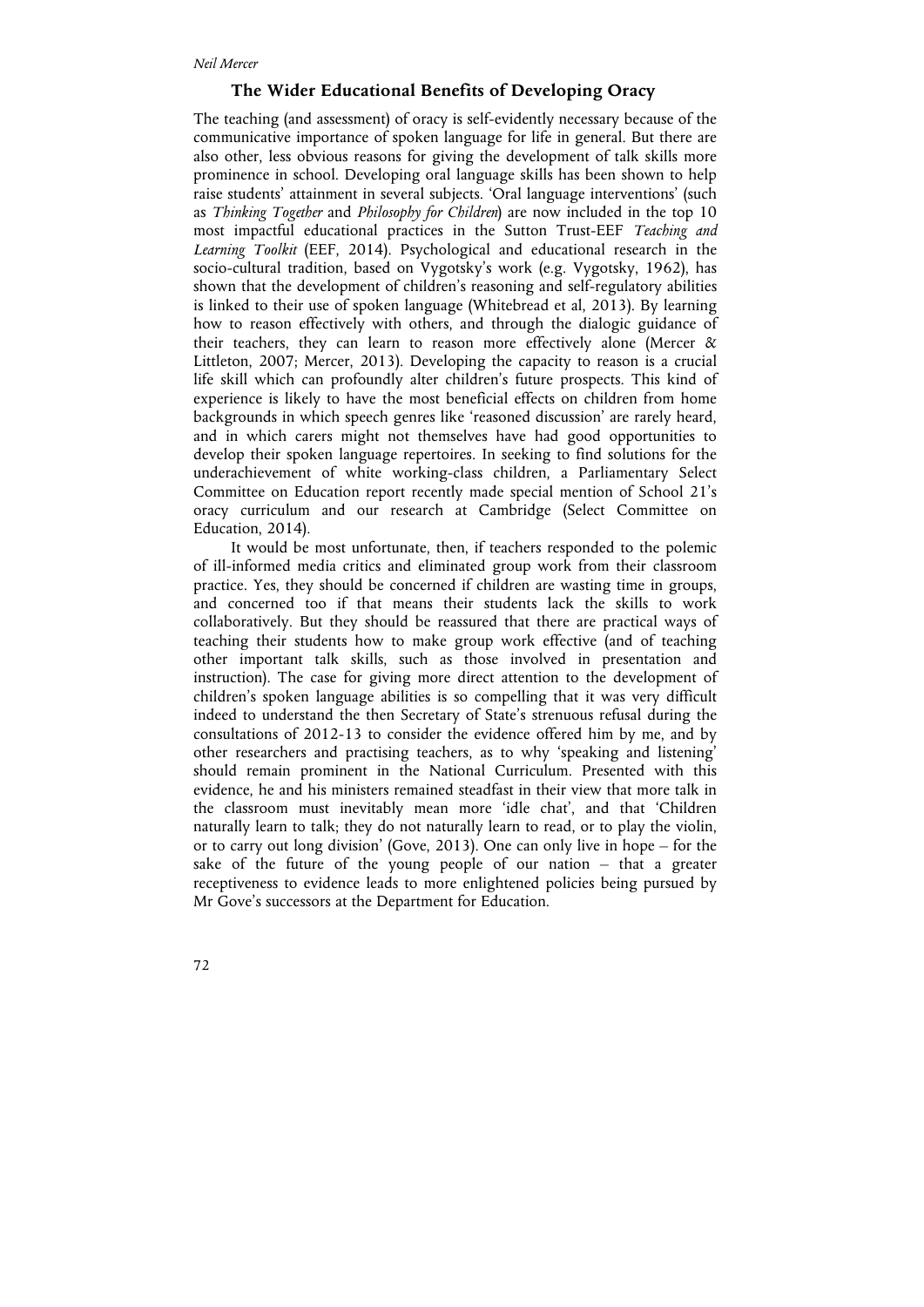# **Note**

- [1] http://thinkingtogether.educ.cam.ac.uk
- [2] See http://school21.org/21st-century-approach
- [3] See http://www.educ.cam.ac.uk/research/projects/oracytoolkit/

## **References**

- Baron, R.S. (2005) So Right it's Wrong: groupthink and the ubiquitous nature of polarized group decision making, *Advances in Experimental Social Psychology*, 37, 219-253. http://dx.doi.org/10.1016/S0065-2601(05)37004-3
- BBC (2014) Speaking, Listening and the English GCSE, *Word of Mouth*, BBC Radio 4, 2 September. http://www.bbc.co.uk/programmes/b04fz6kw
- Bennett, T. (2014) Consider this a Divorce, *The Times Educational Supplement*, 5 September, p. 21.
- Dawes, L. (2008) *The Essential Speaking and Listening: talk for learning at KS2*. London: Routledge.
- Dawes, L. (2012) *Talking Points: discussion activities in the primary classroom*. London: David Fulton/Routledge.
- Educational Endowment Foundation (2014) *Teaching and Learning Toolkit*. London: Sutton Trust-Educational Endowment Foundation. http://www.suttontrust.com/about-us/education-endowmentfoundation/teaching-learning-toolkit/
- Gove, M. (2013) Michael Gove Speaks about the Importance of Teaching. https://www.gov.uk/government/speeches/michael-gove-speaks-about-theimportance-of-teaching
- Howe, C. (2010) *Peer Groups and Children's Development.* Oxford: Wiley-Blackwell.
- Janis, I. (1972) *Victims of Groupthink*. New York: Houghton Mifflin.
- John-Steiner, V. (2006) *Creative Collaboration*, 2nd edn. New York: Oxford University Press.
- Littleton, K. & Howe, C. (Eds) (2010) *Educational Dialogues: understanding and promoting productive interaction*. London: Routledge.
- Littleton, K. & Mercer, N. (2013) *Interthinking: putting talk to work*. Abingdon: Routledge. McMullen, R. (2014) What I Have Learned about 'Group Work'.
- http://principalprivate.wordpress.com/2014/09/14/what-i-have-learned-aboutgroup-work/
- Mercer, N. (2013) The Social Brain, Language, and Goal-directed Collective Thinking: a social conception of cognition and its implications for understanding how we think, teach and learn, *Educational Psychologist*, 48(3), 148-168. http://dx.doi.org/10.1080/00461520.2013.804394
- Mercer, N. & Littleton. K. (2007) *Dialogue and the Development of Children's Thinking*. Abingdon: Routledge.
- Office for Standards in Education (Ofsted) (2014) School Inspection Report on School 21, July 18. http://www.ofsted.gov.uk/inspection-reports/find-inspectionreport/provider/ELS/138196